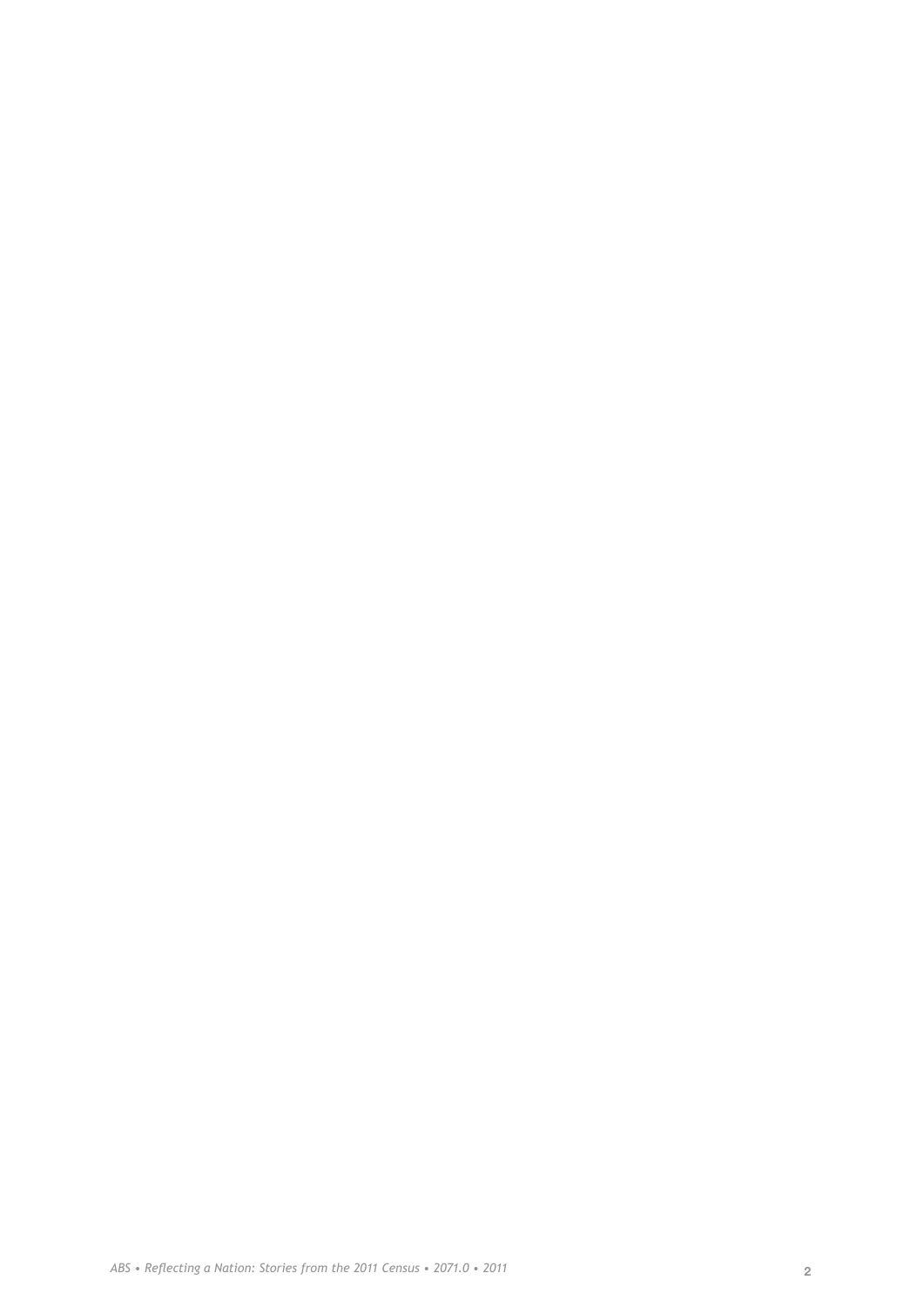### One hundred years of working on the census

This article was contributed by Beth Wright who is undertaking a PhD on the History of the Australian Census at the Australian National University.

#### The first national census

In April 1911, on a fine autumn Monday, census collectors set out all over Australia under mostly clear skies to begin gathering in Australia's first national census forms. They set out to cover inner-city slums and wealthy suburbs; rural towns and hundreds of miles of the outback. They travelled by bike or horse where they had the transport and needed to cover large areas, but mostly they travelled by foot. Some in Northern Queensland had to find their way through a flooded landscape while others in South Australia had difficulties finding water and fodder for their horses due to drought conditions. They had distributed the forms prior to census day: in the towns and cities up to four days before and in the country as early as two weeks before. The collection was expected to take a little longer, as in some cases the collectors would need to negotiate with the householders to ensure the cards were filled in correctly.



However, the start of the collectors' work reflected several years of effort already put into the census by the staff of the commonwealth and state statistical agencies. The Commonwealth Bureau of Census and Statistics had been established only six years earlier with the appointment of the first Commonwealth Statistician, George Handley Knibbs. He in turn appointed a number of other staff, mostly selected from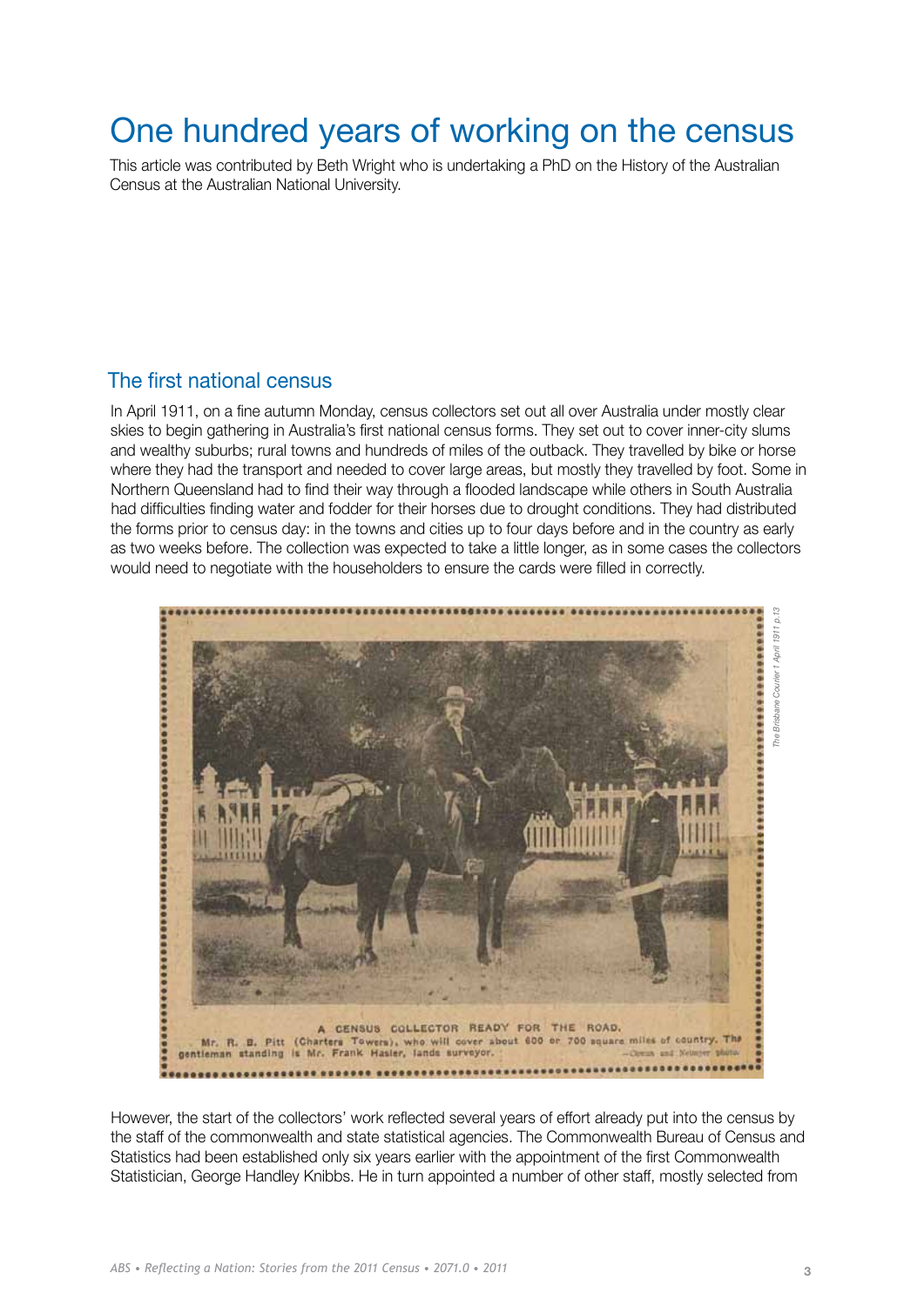the various state statistical bureaux. Together they worked on establishing statistics for all Australia. In 1907, they produced the first Year Book. They also began planning for the first national census.

From April to December 1909, Knibbs travelled to England and Europe (or 'home', as he and many others of his era described it despite being Australian born). There he investigated the best methods for running a census including the necessary equipment. He travelled to all the big European cities including several in Italy, Germany, Switzerland, France and England.

Knibbs spent considerable time while in Europe, investigating the amazing newfangled machines that could sort and count information such as that collected in a census.

While in Europe, Knibbs spent considerable time investigating the amazing newfangled machines that could sort and count information such as that collected in a census. These electrical tabulator machines were very much in vogue in the census offices in Europe and America before the First World War. However, Knibbs rejected them all. He felt that the time it would take to transfer the information from the census schedules to the punch cards, would cause too great a delay to the release of the data. Furthermore, he felt that because the population of Australia was small compared to the countries in Europe, the mechanical tabulators were not necessary.



*The Rialto Building in Collins Street, Melbourne*

Back in Australia, the practical work of developing and managing a census was underway. In the early days of the Commonwealth Bureau of Census and Statistics, the permanent staff of the Bureau consisted of the Statistician, several gentlemen to assist him, a number of young men who worked as clerks and a couple of boys who were messengers. A little later, a female typist joined. They worked in the old Rialto Building in Collins Street in Melbourne. In March 1910, the State Statisticians were asked to undertake the role of Supervisors for the census collection in their states.

*State Library of Victoria, LaTrobe Picture Collection*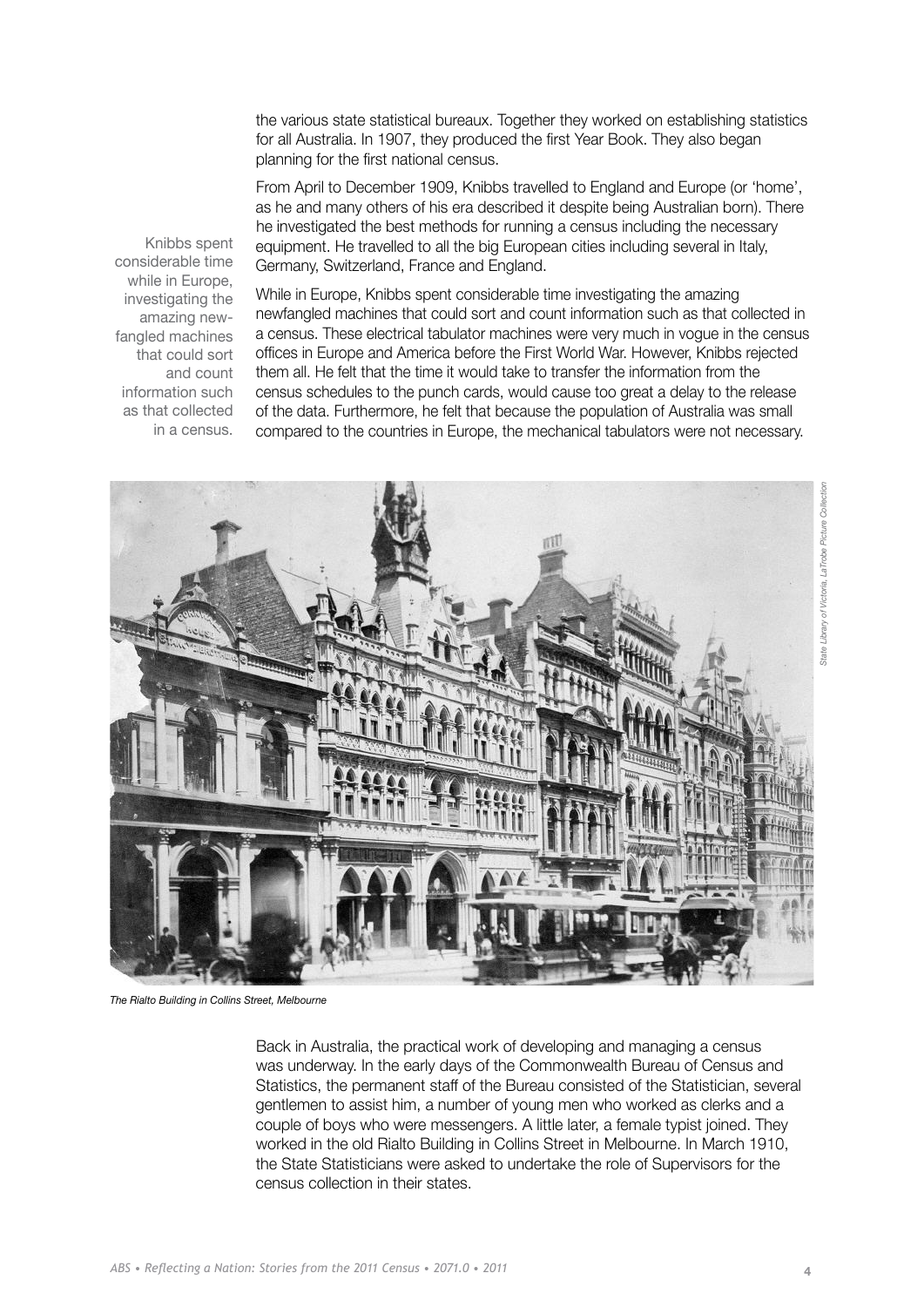<span id="page-4-0"></span>

*Permanent staff of the Commonwealth Bureau of Census and Statistics*

Some of the first workers hired specifically to work on the census were draftsmen. Drawing detailed maps of every part of Australia was essential to getting the collection right. But while the draftsmen drew the maps, local knowledge was used to divide the land into manageable collection areas. The State Supervisors were asked to appoint 'Enumerators'. These managed the collection at a district level. Enumerators were drawn from 'suitable' people such as police magistrates, town clerks, electoral returning officers, clerks of the courts and mining registrars from every local region in Australia. The enumerators were sent large maps of their areas and asked to divide them into collectors' districts. Once they had made their recommendations, the draftsmen then set to work again drawing, by hand, individual maps of every collector's district in Australia.

Collectors then needed to be appointed. In some states, police officers were used in the more remote areas. In suburban areas, civilian collectors were used. The local enumerator hired these based on the following criteria. The collector...

Must be a person of intelligence and activity, must neither be too young nor yet too old, must read and write well, and must be sufficiently healthy and strong to undergo the exertion of performing his task with promptness [\(Endnote 1\)](#page-13-0)

He also needed to not be prone to excessive drinking and to be polite and able to get people to respond positively to the census. He needed to know his district very well. In Australia, there seems to have been no thought of hiring women to be collectors (unlike in the United States in the 1920s).

From the first, collectors were required to make a declaration of secrecy, just as today they must respect the confidentiality of information supplied in the census. They also had to sign an undertaking that sounded vaguely similar to a police officer's or soldier's declaration.

- (a) That he would faithfully perform the duties of census collector.
- (b) That he would carry out...the instructions of the statistician...
- (c) That he would not desert from his duty… [\(Endnote 2\)](#page-13-0)

Collectors had to supply their own transport and cover any associated costs such as fodder and petrol. They were paid according to their method of transport. Collectors on foot were paid ten shillings a day, those on bicycle fifteen shillings a day and those on horse 20 shillings a day. Several of the State Statisticians made it clear in their reports that collectors on foot were likely underpaid given the difficulties of their tasks including the fact that they often had to work into the night to find householders at home. Police were also used in the days immediately following the census to get travellers, swagmen and campers to provide their information. Train conductors and ships' captains were also used as collectors in both this and several subsequent censuses, to cover people travelling overnight on census night.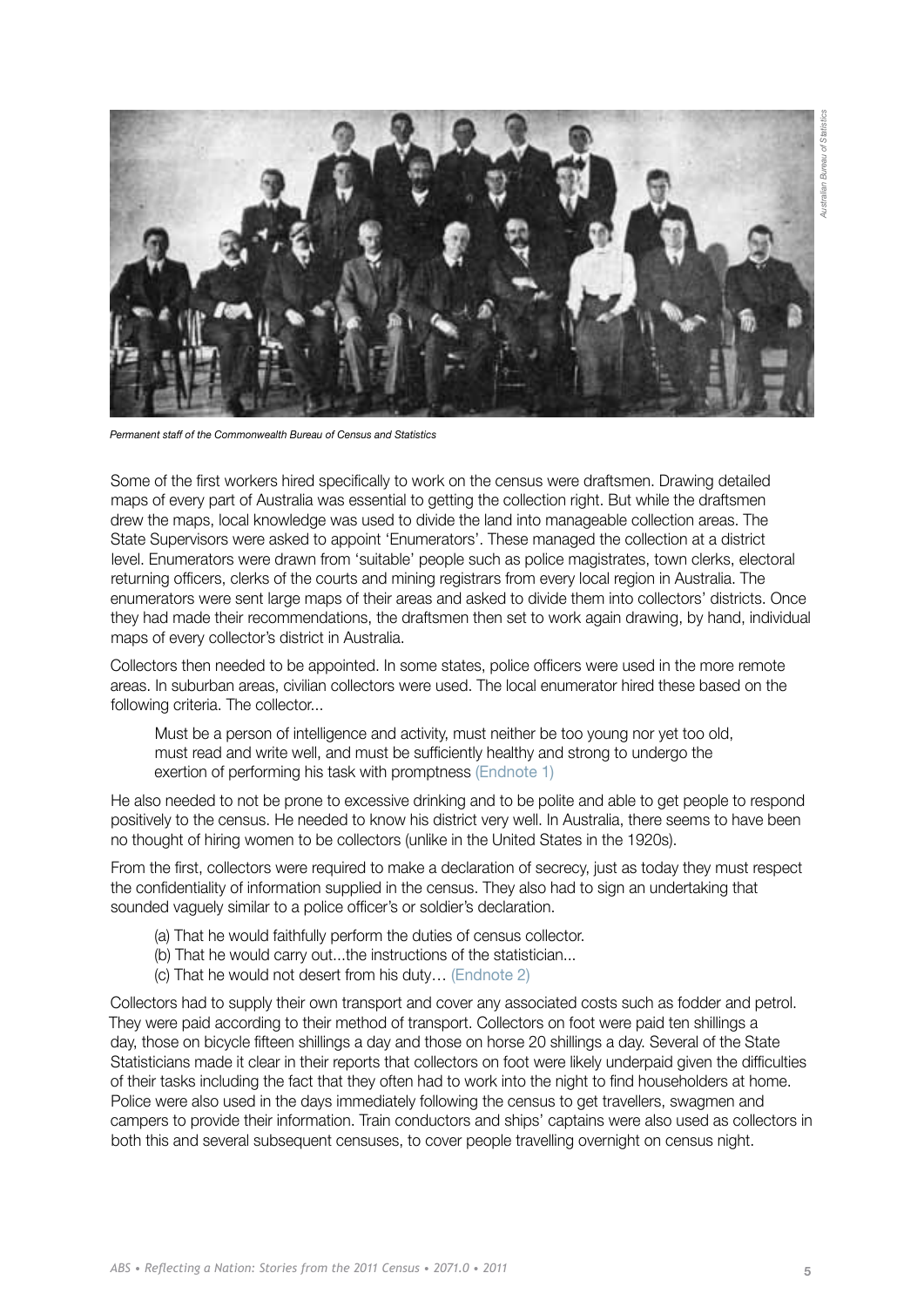To tabulate the census, a large number of additional temporary staff were required. These jobs seem to have been highly sought after, with a number of newspaper advertisements around the time offering training by private operators in how to succeed in obtaining such government jobs. To tabulate a census manually, a reasonable level of literacy was required, so applicants first needed to pass a test in maths, spelling and writing. Of over one thousand applicants, less than one quarter managed a score of more than 40% in the test. They were all hired. Office accommodation for the tabulators was limited in Melbourne so they were required to work in two shifts, one from



7:45am in the morning and the other starting at 3:30pm. Tabulators were paid on average ten shillings a day and up to fifteen shillings a day if they were a superintendent. Those aged under 21 years were paid five shillings and adult women were paid eight shillings.

*This Millionaire calculating machine was used* 

As they did not use electrical tabulators, the bulk of the work of sorting and counting was done by hand-sorting and manual addition. However, some early mechanical calculating machines were used, particularly for adding.

## *National Archives of Australia A3560, 5387* of Auctralia A3560 5387 Amhiyac latinnal



*The old Jolimont building, Alinga Street, Canberra, 1929*

Although collection and tabulation remained men's work, with the introduction of machines came more work for women.

#### Censuses 1921 to 1961

From 1921, the administration of the collection of the census was transferred to the staff of the Commonwealth Electoral Office so the Census Bureau had little to do with that side of the operation. As the Electoral Office had local staff in every region of Australia at the time it would have seemed a practical option, especially as the Census Bureau and the Electoral Office were both branches of the Department of Home and Territories in 1921.

In addition, in censuses after 1911, the introduction of mechanical tabulation machines changed the work of processing the census. Hollerith machines, developed for the United States census, were first used in Australia in 1921. Because of the long time lapse between censuses (10 years or more in the first half of the 20th century), even the permanent staff needed to be retrained for every census. While the methodology did not change substantially in this period, there were still changes in staffing.

Although collection and tabulation remained men's work, with the introduction of machines came more work for women. Key punching was a method of transferring information from the schedules collected from respondents, on to cards that could be read by the tabulating machines. This was achieved via punching holes in the cards where the holes signified different information. It was seen as similar to typing and was considered women's work. The gendering of the machine tasks into men's roles and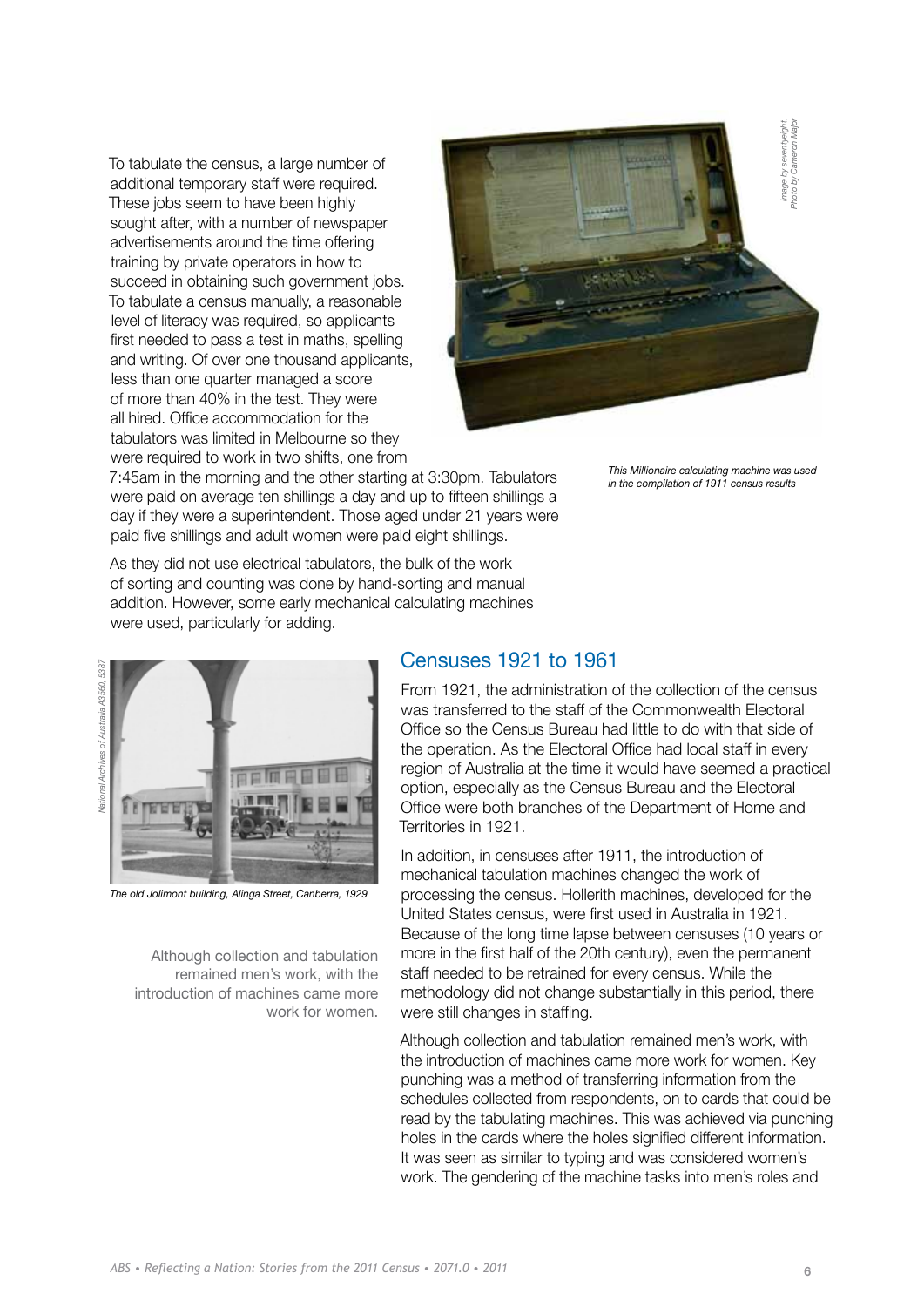women's roles was in line with how the work was perceived internationally. Women were key punch operators and key punch verifiers, but men were their supervisors and men worked all the other tabulation machines as well as doing the clerical work.

The census of the 1930s was delayed due to the depression. Eventually it was run in 1933, two years later than originally planned. The decision to go ahead with the census was in part because of the potential boost that the large number of temporary census jobs might provide to the economy. Certainly because jobs were so scarce at this time, jobs on the census were even more highly prized than usual. The 1933 census was the first run out of Canberra from a prefabricated building opposite the Melbourne building on the corner of Alinga Street and Northbourne Avenue, known as the Census Office or the Old Jolimont Building.

The decision to go ahead with the census was in part because of the potential boost that the large number of temporary census jobs might provide to the economy.

We are fortunate to a have a unique insight into the working life of one group of workers for the 1933 census due to the memorabilia kept by one family. Walter Williamson was one of the draftsmen developing the individual maps for every census district in Australia. He and his family moved to Canberra for around six months from the end of 1932 to mid-1933. When his temporary job finished he asked all the men he worked with to autograph a spare collector's book with ditties, poems, notes and drawings reflecting on their time together. It is full of good humour and camaraderie and differs little from that which a group of coworkers might produce today when one of their number leaves, except that instead of photos it includes drawings such as a drawing of the building they worked in, and a caricature of them playing table tennis in their 'rec' room. It also includes a significant number of references to the straitened times

and Kirsten Northwood *Courtesy of Wendy Williamson and Kirsten Northwood*utesy of Wendy Williamson



*Contributions to Walter Williamson's collectors' book by two colleagues, May 1933*

They'll hold another census in the year of '43 For they seem to think a census is a real necessity So if you haven't got a job when that time comes along Just register and take a trip and join the happy throng. And if this Great Depression lasts till then; keep calm and placid Cause if beer won't cure your sorrow Well! There's always Prussic acid

Signed I.C.C. 5 May 1933

Not all the men were draftsmen. Some were employed to check the maps, to mount each map into the individual collectors' books, or to manually add a detailed description of each collector's district. Like the drafting staff, the coding workers were moved to Canberra for their job in mid 1933 to early 1934. While a few were able to bring their families, most moved to Canberra by themselves, to live in hostel accommodation. Given the desperate times, most of the coding workers employed were married ex-servicemen, as these men were seen as the most in need, and most deserving, of a government job.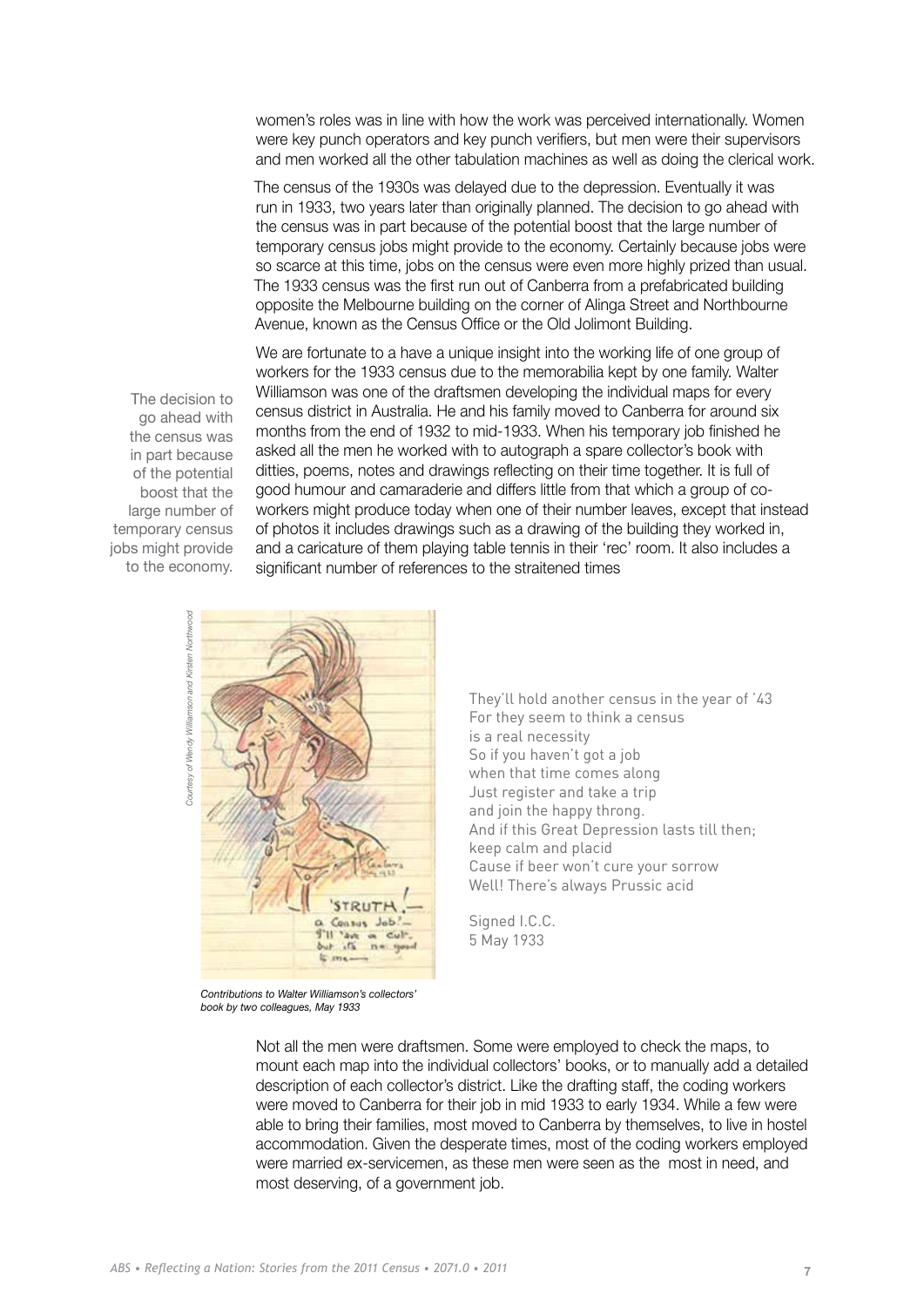<span id="page-7-0"></span>Courtesy of Wendy Williamson and Kirsten Northwood *Courtesy of Wendy Williamson and Kirsten Northwood*



*Walter Williamson and the foreword to his collectors' book, May 1933*

In this district are many worthy men Some skilful at checking—others with the pen Some at stamping are also quite expert And so are the Mounters—ask Archie or Bert They came from many places—both near and far From Sydney's fair city and windy Canberra, From Brisbane and Hobart & stately Adelaide And Melbourne on the Yarra—they're all in the Big Parade But no matter where they come from Or their skill at work or play It has been a pleasure to meet them all And work with them day by day And now the job is finished And I return to my home town again This book will always remind me Of the chaps who who were "dinkie-die" men. The Collector

The collection of the 1933 census was disturbed by floods. The flooding was so serious in Queensland that it delayed the collection of the census for several weeks. One collector in Wakool (in south west NSW) also had problems with rain in combination with his method of transportation.

I was travelling on a pedal bike with census papers in a sugar bag slung on my back" said Mr Grant. "Heavy rain fell, and the black soil clogged up the wheels, so I completed the census carrying the bike instead of the bike carrying me. [\(Endnote 3\)](#page-13-0)

Like the 1931 census, the 1941 census was also delayed, this time until 1947, after the Second World War. The pay scales for 1947 still listed separate pays for collectors working on foot, by bicycle, or horse, but now also included those working with motorcycles or motorcars.

The Australian Women's Weekly reported that women would have liked to have been collectors for the 1947 census but the Commonwealth Electoral Office (which still oversaw the census collection):

 "...[did] not consider it a suitable job for women, as it is arduous, and there is too much risk attached to it". [\(Endnote 4\)](#page-13-0)



*At mid century, old and new forms of transport were used by census collectors. Mr Clyde Barwick of Hurstville, NSW, on motorbike; Mr H B Fletcher of Punchbowl, NSW, with his bicycle and Mr Ernest Graham, Seven Hills, NSW, in sulky.*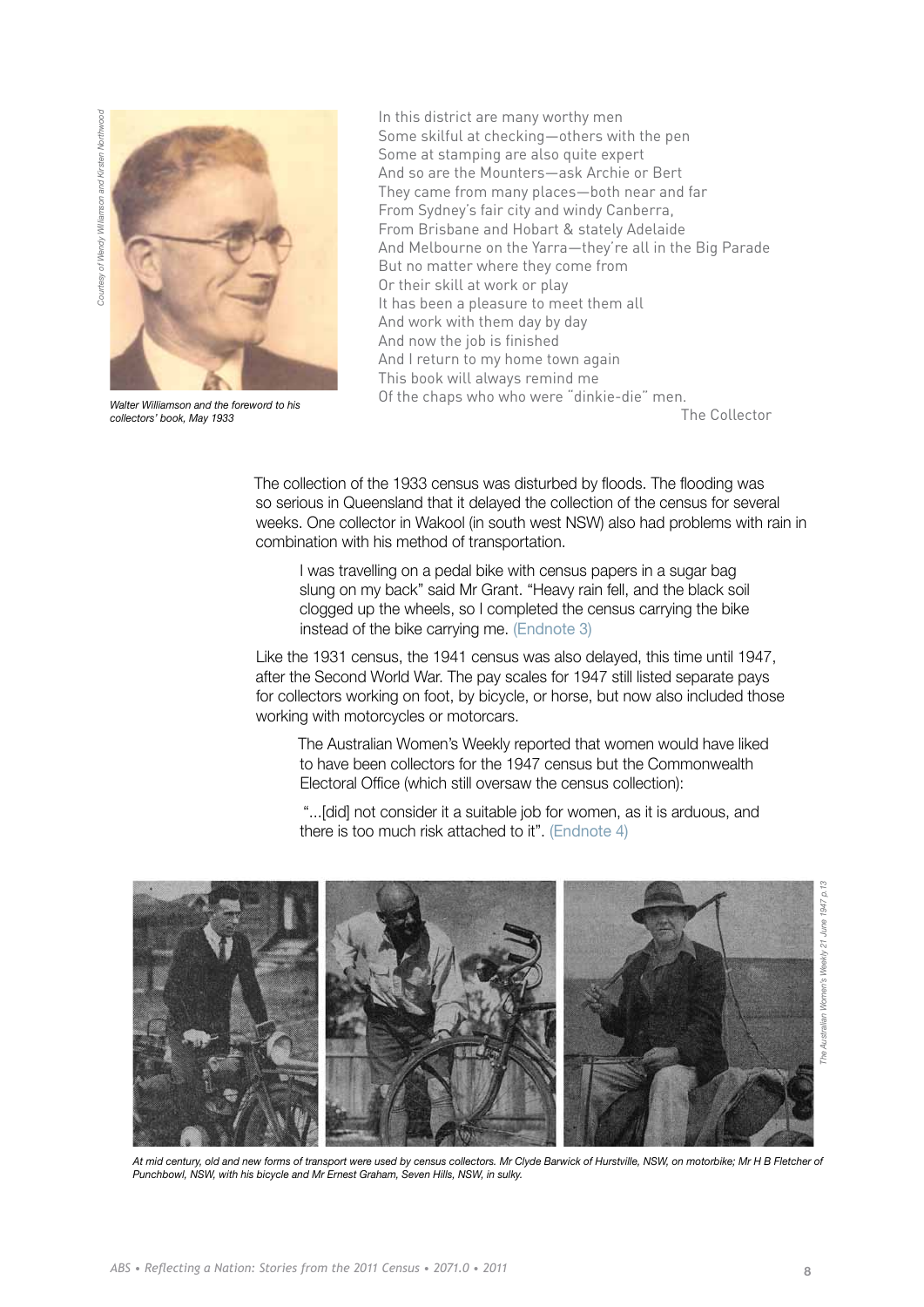<span id="page-8-0"></span>The mapping for this first post-war census was mainly done by the Australian Survey Corps of the Department of the Army in Melbourne.

The tabulating work was undertaken in Sydney for the first time. The Statistician's report states that this was because no living accommodation for such a large number of temporary staff could be found in Canberra. However, internal letters suggest that there were also difficulties in finding suitably sized office space in Canberra. Again, preference was given to ex-servicemen, and after all the suitable ex-servicemen were hired there were few other positions available for anyone else. Women were hired only to staff the card-punching machines and the verifying machines.

The next census was timed to fall halfway between the 1947 and the 1961 censuses, in 1954. While the collection remained under the auspices of the Australia Electoral Commission, we have a letter which provides a unique perspective of what it was like as a collector in remote Australia in the middle of the century. At that time, policemen were the most common collectors in that region and one particular policeman was asked to explain why he had taken so long to complete his route. It transpired this was mainly due to the lack of direct roads, the constant breakdown of his vehicle, and the fact that as a policeman he had to register people's vehicles and renew all sorts of licences, at the same time. Furthermore, the loneliness of the outback life meant that at every stop, people wanted him to stay and chat:

Most required at least 30 minutes' explanation as to why the census should be carried out. They gasp at the size of the form, and make numerous comments as to whether they have to include the number of teeth they have, criticise the way the form has been drawn up, can't understand why Nationality and Race are both required, because if they are British, they are not Chinamen. They all have a joyful time getting each others ages, Mother usually won't tell until she has made a cup of tea, or had a girlish giggle... Hold the pen over the paper, tell funny stories, or go into long reasons why Billy is not a cousin but a cousin in law or something. [\(Endnote 5\)](#page-13-0)

The 1954 census saw some big changes for processing staff. For the first time, three different processing centres were set up in Sydney, Melbourne and Brisbane. Card punching, mostly a woman's job, became obsolete. Staff now simply marked cards which were punched by machines which could detect the marks. For the first time, women were hired to undertake the actual processing and coding work, and staff's coding was assessed to see how it could be improved:

...it became obvious that the women on the whole performed far better than men in coding operations. Since that census then, the accent has changed from recruiting male coders to one of using female ones. [\(Endnote 6\)](#page-13-0)

By 1961, mapping was again undertaken within the Census Bureau itself. The 1961 census was the last census to be processed by hand. Processing was undertaken in two separate locations in Sydney because they were unable to obtain one location sufficiently large enough. Coding, editing and card marking was done on one site by about 400 staff while on another site 100 staff worked on preliminary checking. Final tabulation was undertaken in Canberra.

Again, preference was given to ex-servicemen and after all the suitable ex-servicemen were hired, there were few other positions available for anyone else. Women were hired only to staff the card-punching machines and the verifying machines.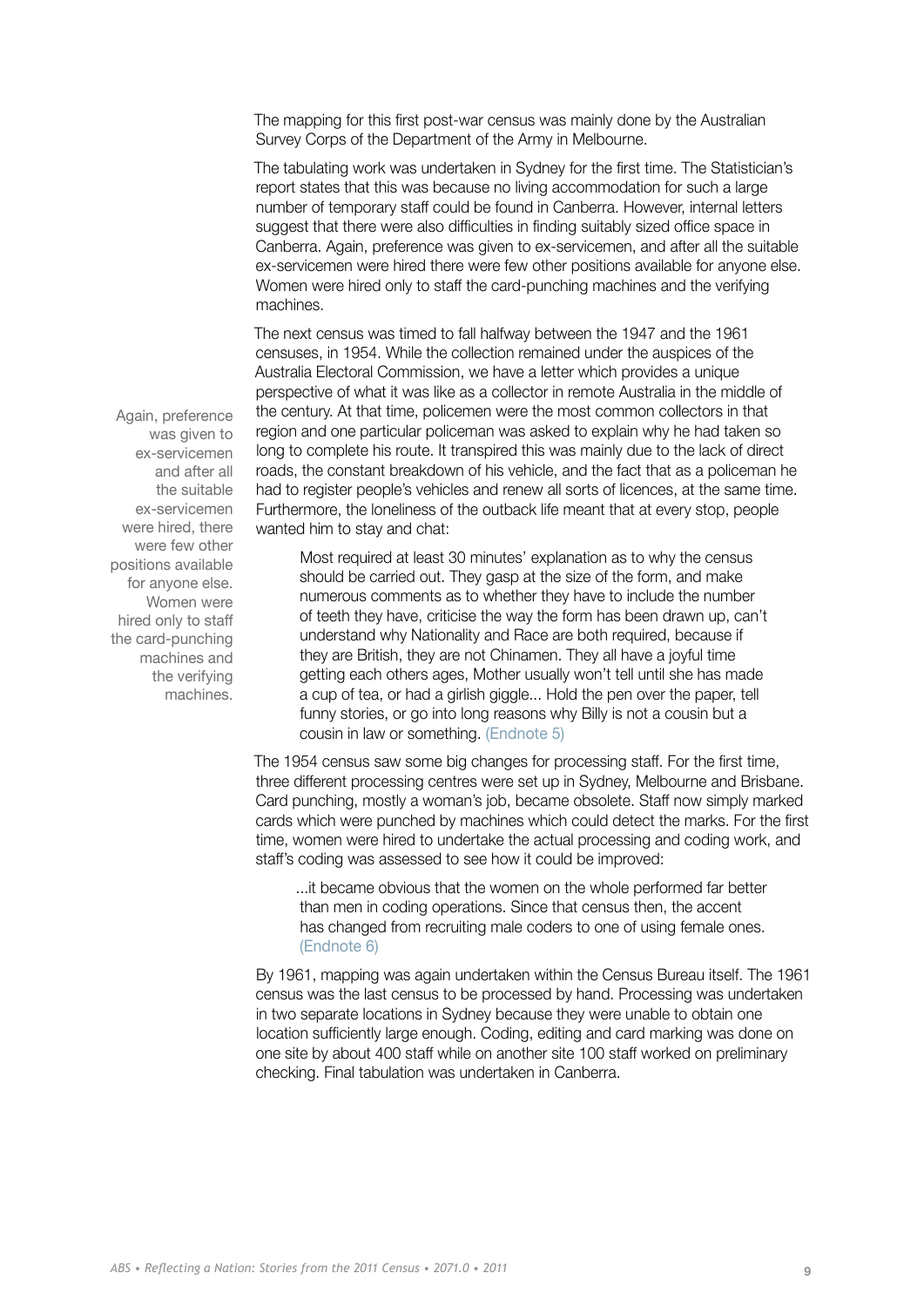<span id="page-9-0"></span>In 1966, a centralised processing centre was established in Sydney where an average of 800 people worked over 12 months. For the first time more than 90 per cent of the temporary clerical employees were women.



*The coding floor in 1966 — 90% of the staff were women.*

#### Censuses 1966 to 1976

The period 1966 to 1976 saw big changes: practical and technical changes and also changes in the attitudes of Australians towards the census.

In 1966, a centralised processing centre was established in Sydney where an average of 800 people worked over 12 months. For the first time, more than 90% of the temporary clerical employees were women.

The Bureau was also keen to recruit women as census collectors in this period, as reported in the Australian Women's Weekly:

'During the last census, in 1966, women, most of them housewives, did such a marvellous job as collectors that officers of the bureau hope they'll rally in force this time'. [1971] [\(Endnote 7\)](#page-13-0)

Computers were used to process and tabulate the data for the first time. However, rather than reduce the labour or time taken, computers seem to have merely made a lot more information available. Furthermore, clients could now request data. This meant the Bureau continued to need the usual temporary census staff, but also had to hire a new and ongoing army of computing staff, as well as staff to plan and run tables.

In 1971, following the 1967 referendum which changed the Commonwealth Constitution, the Bureau began to attempt to collect census information from all Aboriginal and Torres Strait Islander people. This was a focus of subsequent censuses, with refinements to procedures to suit people in remote areas and other changes put in place.

The collection system continued within the Electoral Office in 1971 but a new formalised recruitment system was introduced for both field supervisors and collectors. There was a nationwide advertising campaign to match. A new collection training system was introduced, copied from a similar system used in the United States, as a means of standardising the collection system across all of Australia. In all, around 20,000 collection staff were employed.

Around 1,000 temporary staff were employed to process the 1971 census; processing was again based in Sydney. Some computer editing was used for the first time to ensure that there were no unacceptable combinations of information. For example, a computer could find an error if a child aged nine had a period of residence of 15 years. However, most editing was still done by hand.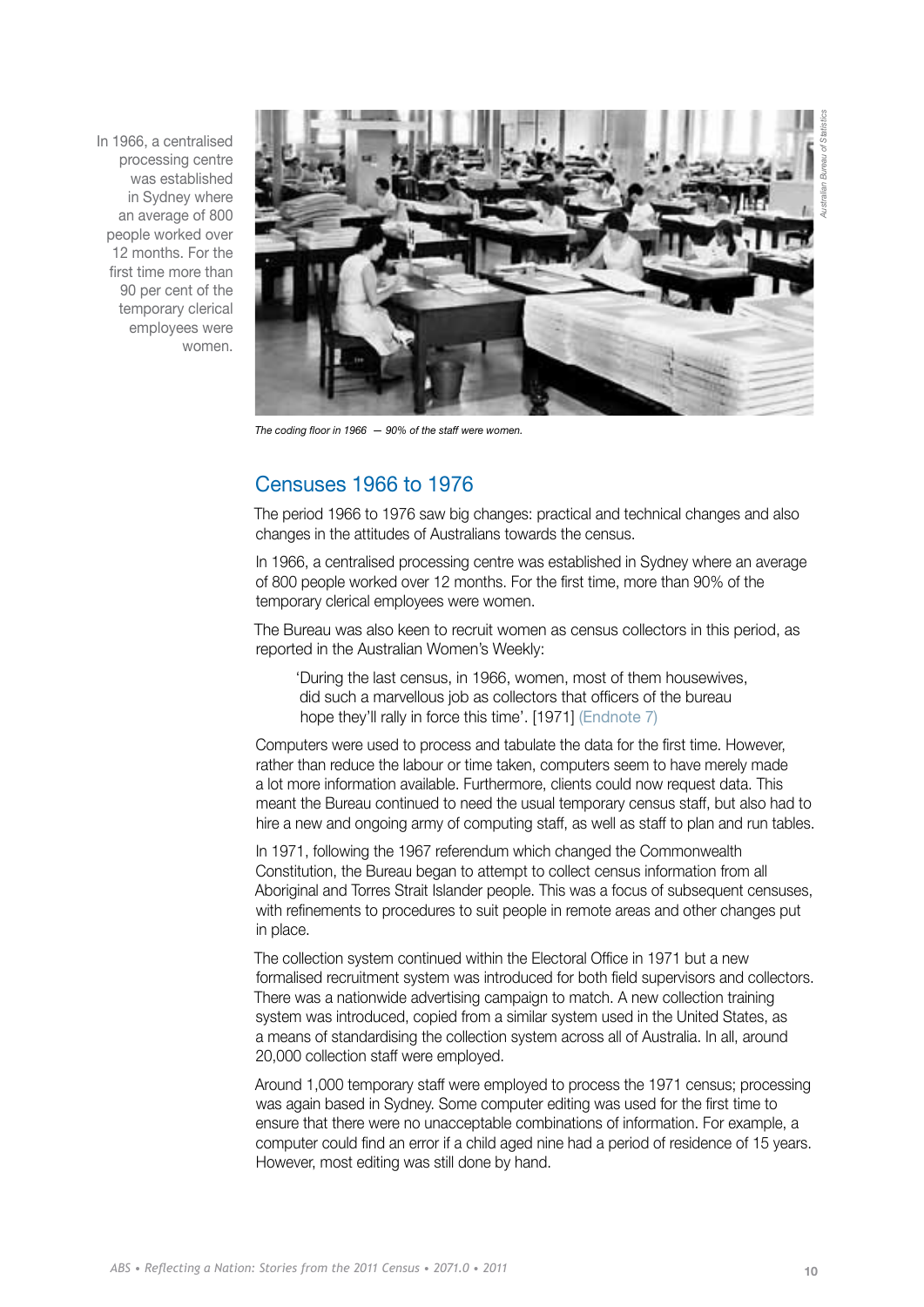*Australian Bureau of Statistics National Archives of Australia A6180, 26/7/76/14*26/7/76/1 Vational Archives of Australia A6180,



*1976 census publicity photo*

There were doubts as to whether the 1976 census would go ahead with the change of government late in 1975 and subsequent consideration given to cancelling the census to reduce expenditure. However, in February 1976, funds were approved. Due to the late decision, little time was left to develop the field system, so the system from 1971 was used again. Around 25,000 collectors were recruited for this census.

In 1976 collectors were facing more antagonism at the door than in any other census. While this still only translated into a 2.7% underenumeration rate, this was still higher than at any time before or since. The 1976 census suffered from public condemnation both through the media and through political statements which were likely to have deterred some households from completing their schedules. Unfortunately, due to budget cuts, it was also difficult for the Bureau (now named The Australian Bureau of Statistics or ABS) to counter those messages publicly at the time.

Due to the need for cost cutting and to split the costs over two financial periods, the processing of the 1976 census was conducted in two phases. Preliminary processing was carried out in decentralised centres in each state capital city, as well as Canberra and Darwin, immediately after the census. Around 600 temporary employees were hired for three months to extract very rudimentary information (age, sex, marital status and basic birthplace).

However, the rest of the census was not processed until 1977–78. In fact, only 50% of the census was ever processed. This occurred in Sydney, where around 1,200 staff were employed for nine months, and was completed in early 1978.

#### Censuses 1981 to 1996

From the 1980s on, there was a much greater emphasis on public consultation and on publicity, with many staff employed in those areas for the first time. There were also some special efforts to contact culturally diverse groups. Wherever possible, Aboriginal and Torres Strait Islander people were recruited to collect from Indigenous people and the forms for remote communities were redesigned to allow them to be completed by the interviewer and to make them more relevant to people living in remote places. To reach people speaking languages other than English, a telephone interpreter service was added to the telephone inquiry service and multilingual brochures were made available.

In total, 32,500 field staff were employed in 1981. Each collector visited on average 200 dwellings. In a change from the previous three censuses, processing was undertaken in Melbourne. Data was processed on a state by state basis with workloads varying depending on the state and the process. The maximum processing staff employed at any time was 2,000.

Since 1921, the collection of the census had been supervised by the Australian Electoral Commission. However, in 1986



*1986 census publicity photo*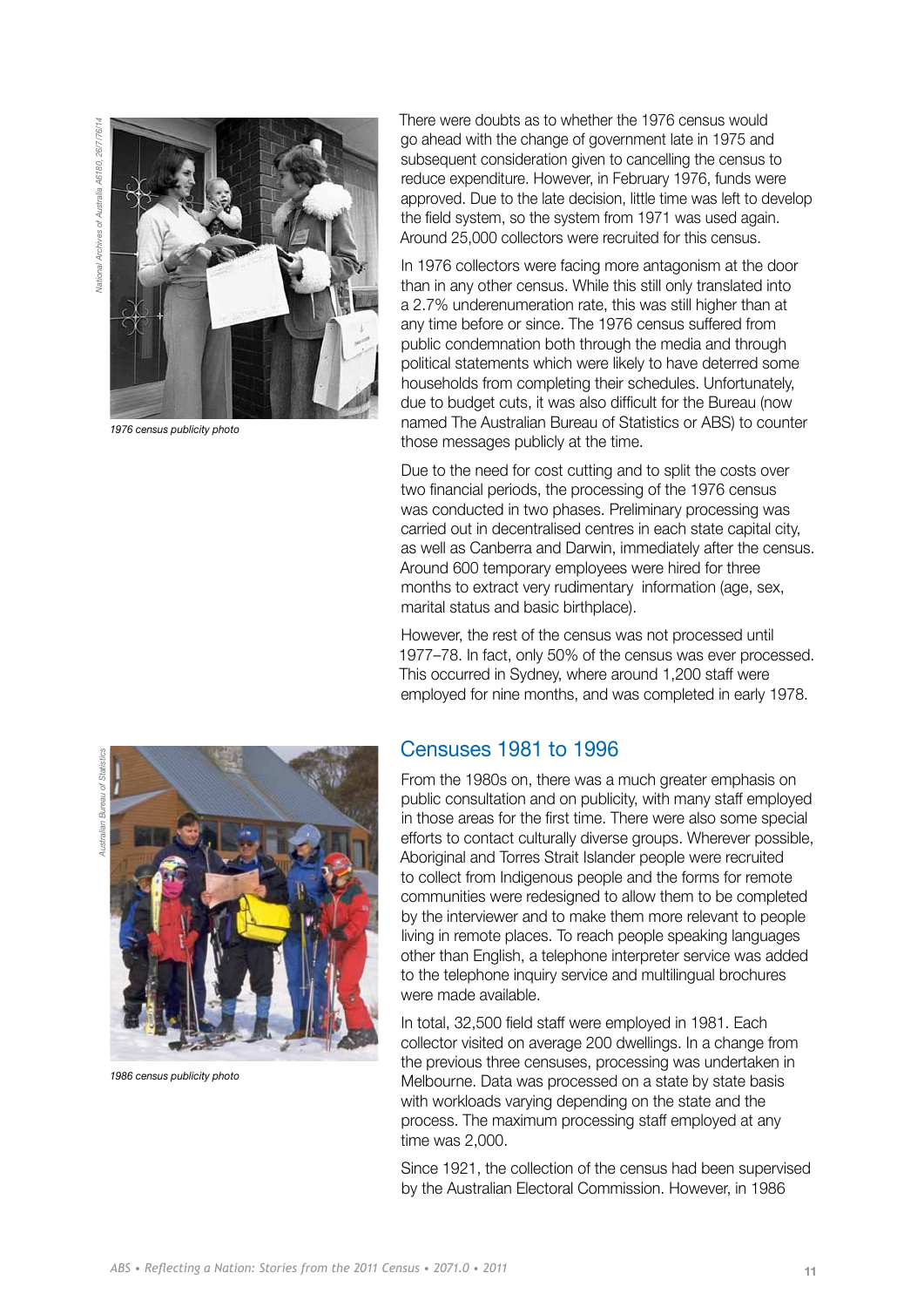<span id="page-11-0"></span>there were industrial disputes in the key electoral offices of New South Wales and Victoria which meant that the ABS needed to establish new arrangements for those states and undertook the management of those collections itself. In 1986 there were almost 30,000 collectors hired.

After the 1986 census, a hazard of collecting was highlighted when the ABS was asked by the NSW Law Reform Commission to survey its collectors concerning their experiences with dogs. The survey found that 9% of collectors had been attacked by a dog whilst undertaking their duties and there were many other instances of near attacks. But dogs were not the only problem:...

One collector was bitten by a horse... A few collectors were driven off by geese, two were pursued by pet emus, one was attacked by nesting plovers, and another had the misfortune to be chased by a large pig. [\(Endnote 8\)](#page-13-0)

The collection management went so well in the states managed by the ABS in 1986 that from 1991 onwards, the Bureau managed the collection itself in all states. In 1991, there were around 38,000 collectors hired and around 41,000 temporary field staff in total.

In both 1986 and 1991, the processing of the data took place in Sydney. In 1991, optical mark recognition (where householders answer by marking a horizontal line which a computer can read) was used for the first time, to capture much of the information on the forms. Computer assisted coding, which is a method of using computers to assist with the coding of hand written responses, was also introduced. These changes meant a significant reduction in the data entry required, changing the staff numbers and skills requirements of those temporarily employed for that and subsequent censuses.

Technology continued to change census work in 1996, when geographic computer systems were used to create the individual maps for collectors for the first time. The collectors were asked to provide comments on the maps and these were taken into account for the 2001 census maps.

In 1996, more than 30,000 collectors were hired. While most collectors, then and now, have a standard block of homes to collect from, some are hired to collect from hotels, remote parts of Australia or from those who speak a language other than English. Some are also hired to collect the census details of homeless people living on the streets. In 1996, one census collector was counting homeless on the streets in Sydney:

Getting the trust of these people seemed to be the most important part of the whole operation. Some people seemed to find a female interviewer less threatening. The Census windcheater was also a big help, as it clearly identified us as being from the census (and not the police). The most common concern expressed was that we would pass the information we were collecting on to the police or the DSS [Department of Social Security]...

...They tended to gather around to some extent as we asked our questions. While there were no problems, I was very glad at this point that the other collectors were nearby.

In cases ...where we couldn't approach people, and it was obvious that they would not be completing a form anywhere else that night, we counted them, noted their sex and approximated their age where possible. [\(Endnote 9\)](#page-13-0)

Computer assisted coding… meant a significant reduction in the data entry required, changing the staff numbers and skills requirements of those temporarily employed for that and subsequent censuses.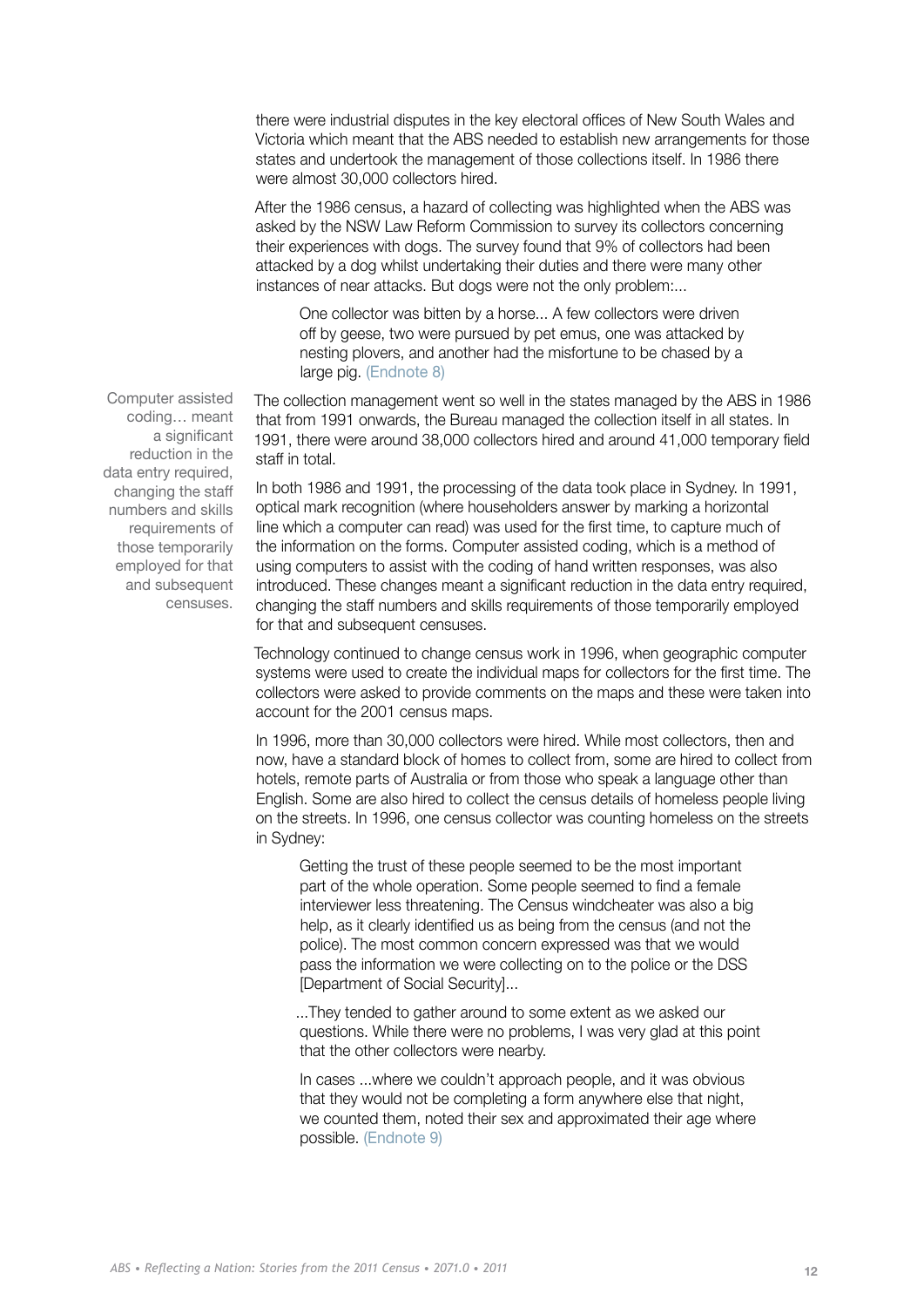

*2011 Census collector publicity photo*

#### Censuses from 2001

The most striking development in census operations since 2001 has been the eCensus, which enables people to supply their information over the internet instead of on a paper form. Although it had a very small scale start in 2001, in 2006 close to 800,000 households — nearly 10% of the households in Australia — chose to use the eCensus. In the centenary census in August 2011, it is expected that 25% or more of households will choose this method to respond to the census. Households can also choose to go paper free, receiving only a form number and secure access code from the census collector, to use when they access the eCensus site.

Since 2001, the internet has also been used to provide answers to common questions, complementing the telephone inquiry service. In 2006, an internetbased system was introduced to help field managers as they went about their job of recruiting staff, allocating workloads and aiding the census collectors. Mobile phones were a requirement for collectors in 2006, as SMS messaging was used to update them on their workloads.

While technology continued to influence census work, at the same time, various practical problems in delivering and collecting census forms were tackled. For example, in capital cities, census collectors reported problems accessing secure apartment blocks, which were a relatively new phenomenon in Australia. Collectors left mail-back envelopes at these apartments, just as they do in rural areas where it is hard to pay a return visit to all dwellings. The eCensus also makes it easier for people in secure apartment buildings to respond to the census. In the Northern Territory in 2006, a decision was made to charter airplanes to take mobile teams to remote communities where it was difficult to schedule collections. This was so successful that similar methods will be used in 2011.

At a broader level, preparations for the 2011 census have included a much earlier and more extensive program of consultation with local communities across Australia. In 2011 as in 1911, it is important to feed local knowledge and requirements into census planning.

In 2011, processing will take place in Melbourne, as it did in 2006. Many permanent staff of the Australian Bureau of Statistics apply for jobs in the data processing